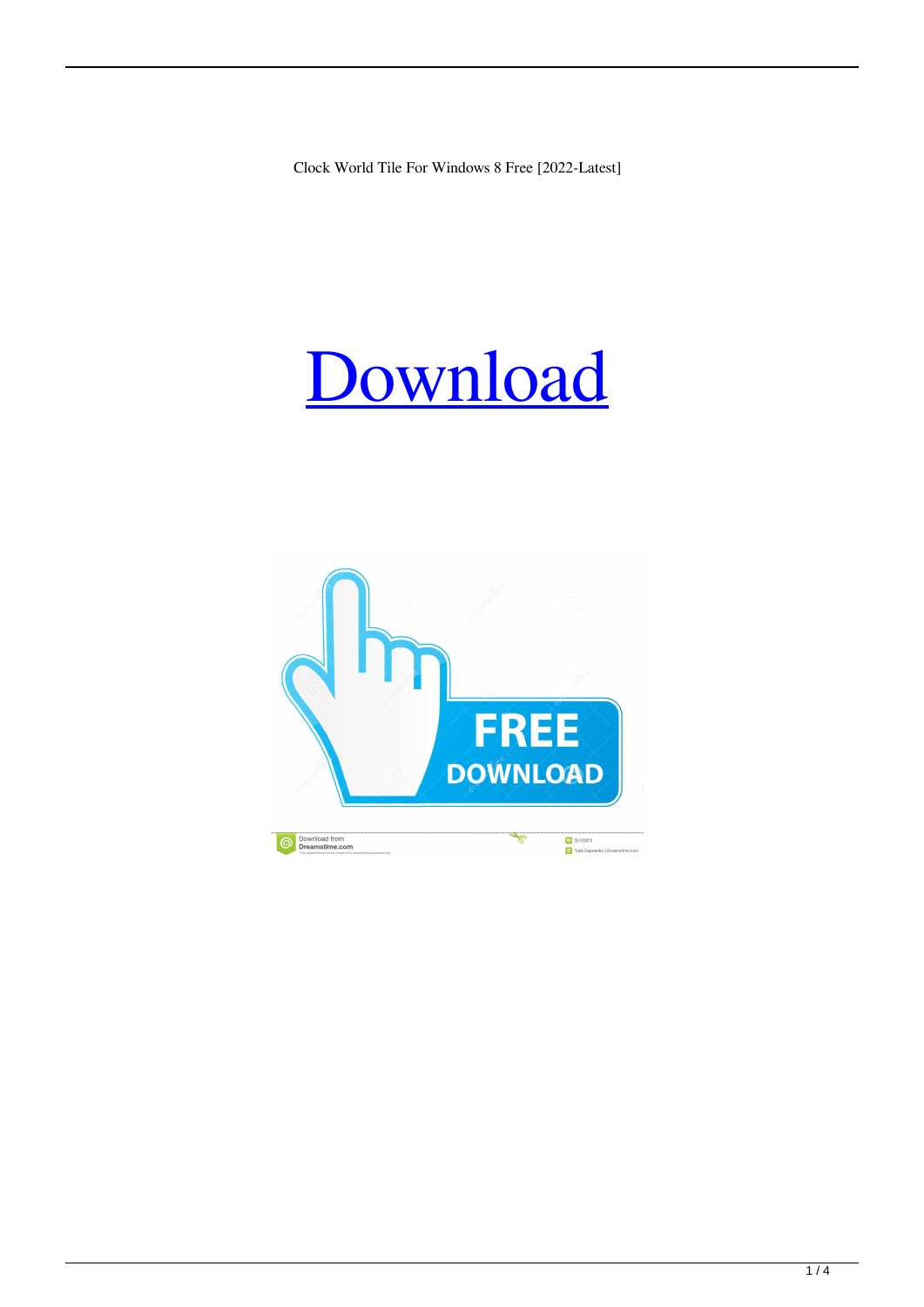#### **Clock World Tile For Windows 8 Crack+ With Registration Code**

Clock World Tile is a small software application designed specifically for users in order to help them add a new live tile to their Start screen in order to check out the time and date. User-friendly layout You are welcomed by a simple and clean layout that allows you to carry out the tweaking operations with minimal effort. Everything is kept as basic as possible, so there's support for only a few configuration settings that you can play with. Main features Clock World Tile gives you the possibility to pin the digital clock to the start menu and choose between different sizes, such as small, medium or wide. What's more, you are allowed to select the time and date format (long or short), date format for different countries, add or subtract hours and minutes, as well as show only time or date or both options in the main panel. When it comes to configuration settings related to appearance, you are allowed to alter the text and background color and change the size of the date and time. Performance Since there aren't many configuration settings, even less experienced users can learn to master the entire process with minimum effort. During our testing we have noticed that Clock World Tile accomplishes a task very quickly and without errors throughout the entire process. It leaves a minimal footprint on system resources, so it doesn't hamper computer performance, nor interfere with other programs' functionality. Bottom line In conclusion, Clock World Tile seems to be the right choice in case you are looking for a simple date and time management program that comes bundled with basic functions. An application that can give you a realtime display of your computer's performance, so you can get back the performance of your PC system and business performance. So you can fully enjoy your gaming and entertainment in a smooth and perfect environment, and protect your privacy. Features: 1. It runs in the background, monitor the CPU or RAM, view the history and record it. 2. It can adjust the color of the RAM and CPU through multiple ways. 3. The background can be removed, all information can be revealed. 4. The application can be customized according to your own requirements. 5. Users can create a shortcut for the main interface. 6. It's very easy to use. You can read it in 1-2 minutes. The Best Way To Protect Your Windows Phone And Give It An Instant Makeover. All you need is a Wall

#### **Clock World Tile For Windows 8 Crack + With Serial Key X64 (April-2022)**

Very well designed software program for Windows. It is the most easy-to-use video and sound conversion software for Windows. This software program is developed by many authors with various language. Why do you need MACRO? Most of the time we need to connect to a server in order to upload or download something and do not have the ability to connect to the server. So we have to use software like Live Connect for Windows 8 or Live Connect for Windows 8.1. But these software do not support all the features that we need. This application allows you to connect to the server easily. Features: \* Connection to the server is supported \* You can automatically connect to the server \* Remote Assistance \* Screen share What's New in this version \* Windows 8.1 and Windows Server 2012 Compatibility \* Support for live streaming to YouTube \* Support for live streaming to Facebook Live Developer description: Climax PC Fix is a powerful yet simple software program that allows you to fix and optimize your computer by easily running a series of scans. Main features: Climax PC Fix can optimize your computer by detecting and fixing different issues. It also supports a wide range of memory modules, including DDR4, DDR3, UDIMM, LRDIMM, DIMM, SO-DIMM, CL-DIMM, SODIMM and VL-DIMM. It also provides a collection of different fixes that allow you to make your computer run better. What's New in this version: · • Extending its support for the latest versions of Microsoft Windows • Optimized the video and audio feature detection process • Optimized the scanning process • Fixed a bug that caused an error message to pop up  $\cdot \cdot$  Fixed a bug that caused the image to be cut off  $\cdot \cdot$  Fixed a bug that caused a screen to have a blank space Microsoft Visual Studio 2012 Developer Tools includes most of the features that you need in order to create a.NET based applications such as XML, Silverlight, C#, Visual Basic, and HTML. Microsoft Visual Studio 2012 Developer Tools, along with other Visual Studio 2012 editions, allow you to develop, debug, and maintain.NET based applications. It also supports C++, C#, Visual Basic, HTML, Javascript, XAML, XML, WPF, WCF, ADO.NET, LINQ, 77a5ca646e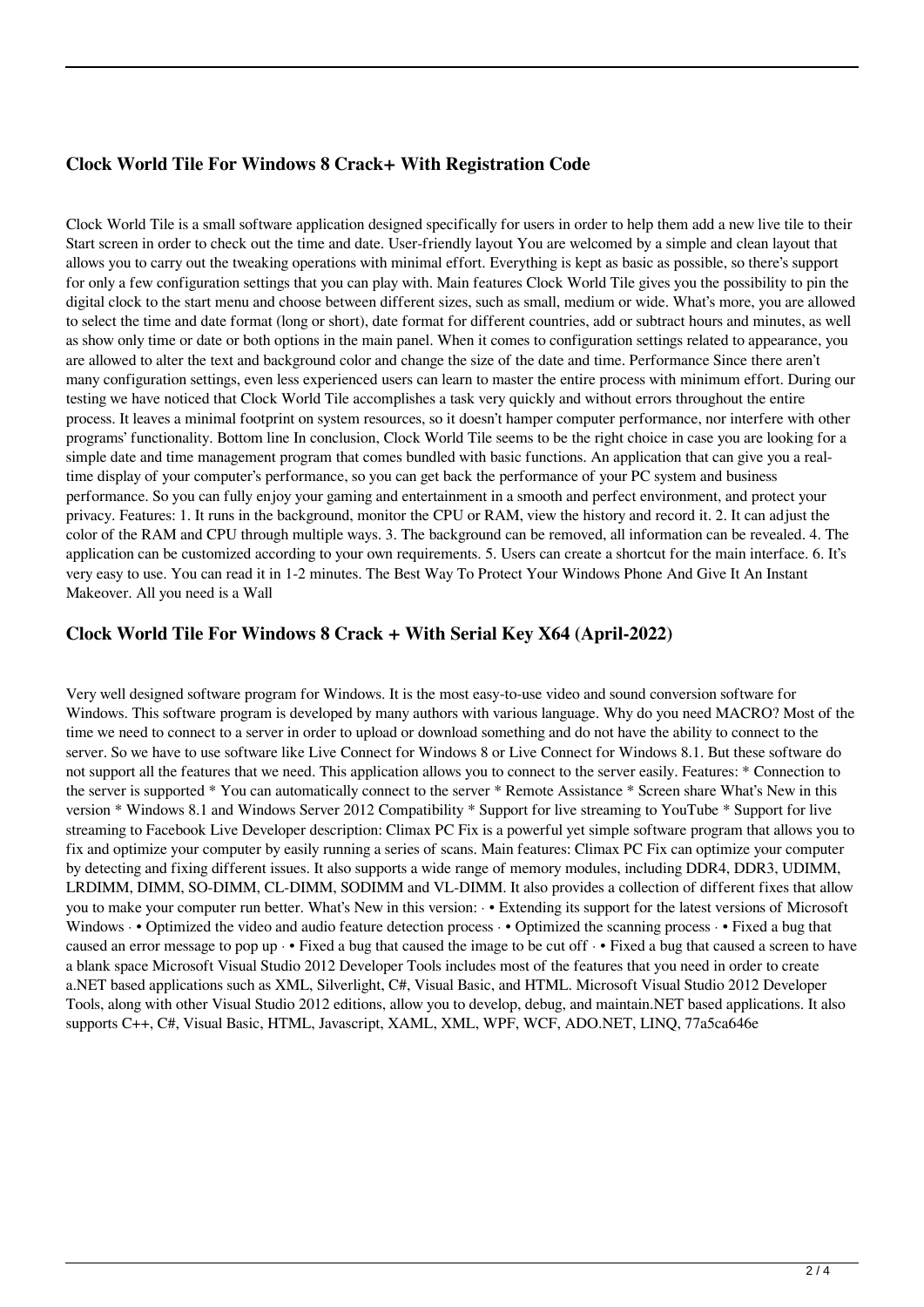## **Clock World Tile For Windows 8 Crack+ With License Code For PC [March-2022]**

Clock World Tile is a small software application designed specifically for users in order to help them add a new live tile to their Start screen in order to check out the time and date. Fully customizable options You are welcomed by a simple and clean layout that allows you to carry out the tweaking operations with minimal effort. Everything is kept as basic as possible, so there's support for only a few configuration settings that you can play with. Main features Clock World Tile allows you to pin the digital clock to the start menu and choose between different sizes, such as small, medium or wide. What's more, you are allowed to select the time and date format (long or short), date format for different countries, add or subtract hours and minutes, as well as show only time or date or both options in the main panel. When it comes to configuration settings related to appearance, you are allowed to alter the text and background color and change the size of the date and time. Performance Since there aren't many configuration settings, even less experienced users can learn to master the entire process with minimum effort. During our testing we have noticed that Clock World Tile accomplishes a task very quickly and without errors throughout the entire process. It leaves a minimal footprint on system resources, so it doesn't hamper computer performance, nor interfere with other programs' functionality. Bottom line In conclusion, Clock World Tile seems to be the right choice in case you are looking for a simple date and time management program that comes bundled with basic functions. Description: Clock World Tile is a small software application designed specifically for users in order to help them add a new live tile to their Start screen in order to check out the time and date. Fully customizable options You are welcomed by a simple and clean layout that allows you to carry out the tweaking operations with minimal effort. Everything is kept as basic as possible, so there's support for only a few configuration settings that you can play with. Main features Clock World Tile allows you to pin the digital clock to the start menu and choose between different sizes, such as small, medium or wide. What's more, you are allowed to select the time and date format (long or short), date format for different countries, add or subtract hours and minutes, as well as show only time or date or both options in the main panel. When it comes to configuration settings related to appearance, you are allowed

#### **What's New In Clock World Tile For Windows 8?**

In this review of Clock World Tile for Windows 8 we will present a program that is specifically designed for computer users in order to help them add a new live tile to their Start screen. This time clock application is created especially for Windows 8 and it takes care of the time and date. The program gives its users the possibility to choose between different digital clock sizes (small, medium or wide), add or subtract hours and minutes and also select the time and date format (long or short) and the date format for different countries. The option to show only time or date or both is also available, while users are allowed to alter the text and background color. We also want to take a closer look at the application's performance, as well as the ease of use. Clock World Tile for Windows 8 screenshots Clock World Tile for is a small software application designed specifically for users in order to help them add a new live tile to their Start screen in order to check out the time and date. User-friendly layout You are welcomed by a simple and clean layout that allows you to carry out the tweaking operations with minimal effort. Everything is kept as basic as possible, so there's support for only a few configuration settings that you can play with. Main features Clock World Tile for Windows 8 gives you the possibility to pin the digital clock to the start menu and choose between different sizes, such as small, medium or wide. What's more, you are allowed to select the time and date format (long or short), date format for different countries, add or subtract hours and minutes, as well as show only time or date or both options in the main panel. When it comes to configuration settings related to appearance, you are allowed to alter the text and background color and change the size of the date and time. Performance Since there aren't many configuration settings, even less experienced users can learn to master the entire process with minimum effort. During our testing we have noticed that Clock World Tile for Windows 8 accomplishes a task very quickly and without errors throughout the entire process. It leaves a minimal footprint on system resources, so it doesn't hamper computer performance, nor interfere with other programs' functionality. Bottom line In conclusion, Clock World Tile seems to be the right choice in case you are looking for a simple date and time management program that comes bundled with basic functions. Description: In this review of Clock World Tile for Windows 8 we will present a program that is specifically designed for computer users in order to help them add a new live tile to their Start screen. This time clock application is created especially for Windows 8 and it takes care of the time and date. The program gives its users the possibility to choose between different digital clock sizes (small, medium or